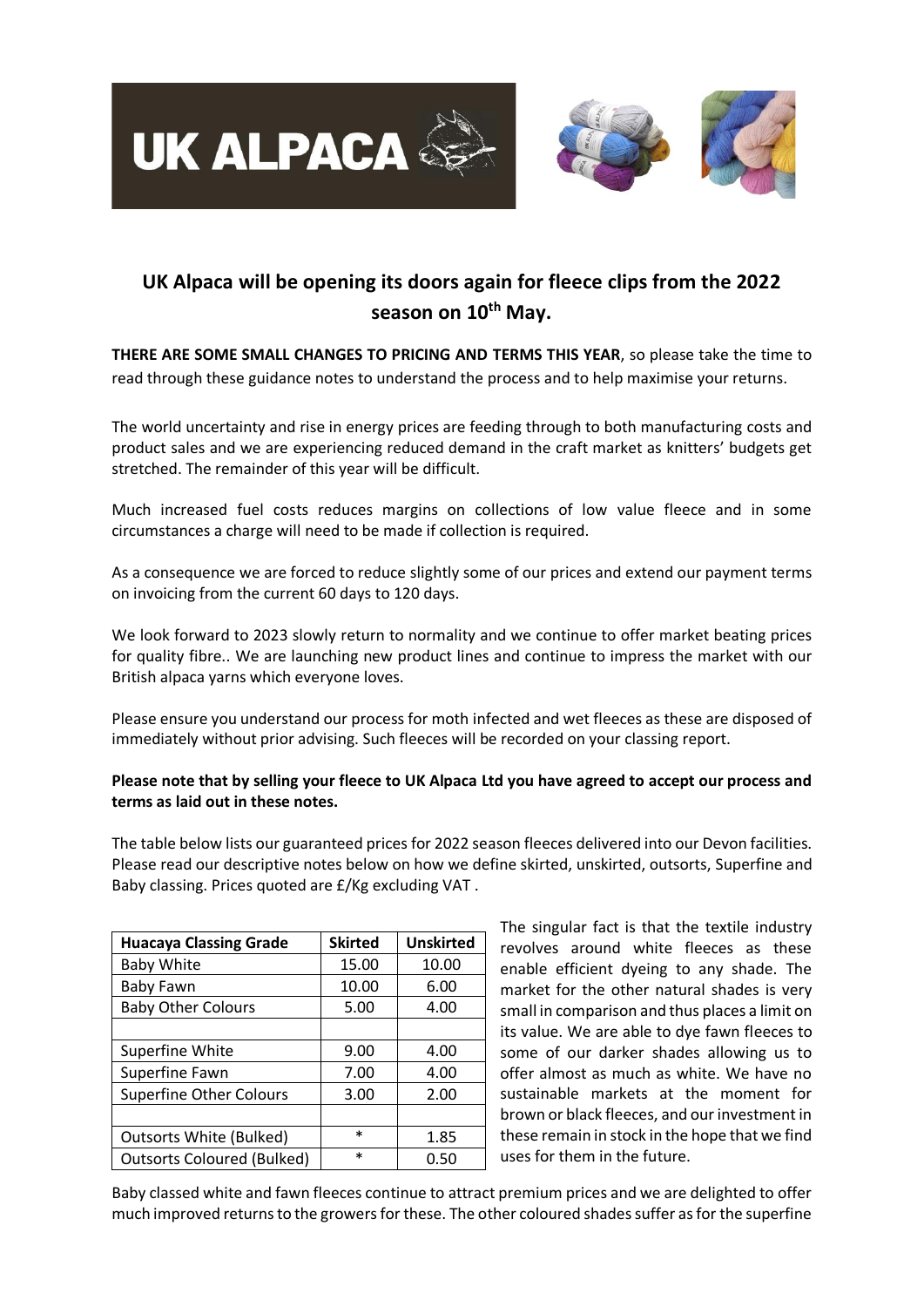classing, and we inevitably end up combining the superfine and baby classings to increase total weights for efficient processing.

The market for white outsorts remains strong in Europe and we are again delighted to offer the price we paid last year.

The market for the coloured outsorts remains constant allowing us to maintain our prices.

The Collection Centre Programme running in previous years has been suspended.

If you have fleeces you wish us to collect, please email or telephone as soon as possible and we will do our best to arrange collection on one of our runs. Telephone 01884 243579 or email [info@ukalpaca.com](mailto:info@ukalpaca.com) with an estimate of fleece numbers and outsort weights.

# **GUIDANCE NOTES**

It is essential you comply with the following to enable us to efficiently receive, store and class your clip. If you have 2-year Suri fleeces in any colour we are happy to buy. For one year Suri fibre growth please contact us prior to sending in.

### **ONLY 2022 SHORN FLEECES**

We are not able to accept fleeces that have been in storage from previous years. Our experience has shown us repeatedly that moths really like alpaca fleeces, more so than wool, and that stored fleeces are likely to have been contaminated.

**Please note** that any evidence of moth and/or grub in fleeces will result in them being removed immediately and disposed off forthwith. We cannot risk holding such fleeces in our facilities and they will be disposed of without consultation. Classing reports will indicate any fleeces disposed of for this reason.

Alpaca fleece is not a commodity that can be kept or stored for long periods of time .

#### **FLEECES NOT IN CLEAR PLASTIC BAGS WILL BE REJECTED**.

This makes for easier handling and colour sorting prior to classing. Paper based sacks and non transparent plastic-based bags (such as used feed bags) cannot be accepted. Plastic bags can be left open and only lightly tied if absolutely necessary.. No string or tie wraps please as this means we have to cut open the bag, creating large amounts of plastic waste.

We will generally have a good stock of used clear plastic bags which can be turned inside out and reused. Please contact us if you would like some. These are offered free of charge, excludi ng carriage at cost.

## **BAGS WITH NO FARM IDENTIFICATION WILL BE PUT INTO GENERAL SORT AND NOT CREDITED TO YOUR ACCOUNT**

We do our best to keep each farm's fleece bags separated and tagged in bulk bags, prior to classing, however sometimes confusion can arise, especially after bulk collections by our own transport. *It remains your responsibility* to mark each bag with the name used on the bookingin form, either on the bag or with a slip of paper inside the bag, writing to face outwards.

#### **FLEECE DELIVERY**

Fleeces can be delivered into our farm in Tiverton.

If you have fleeces you wish us to collect, please email or telephone as soon as possible and we will do our best to arrange collection on one of our runs. Telephone 01884 243579 or email [info@ukalpaca.com](mailto:info@ukalpaca.com) with an estimate of fleece numbers and outsort weights.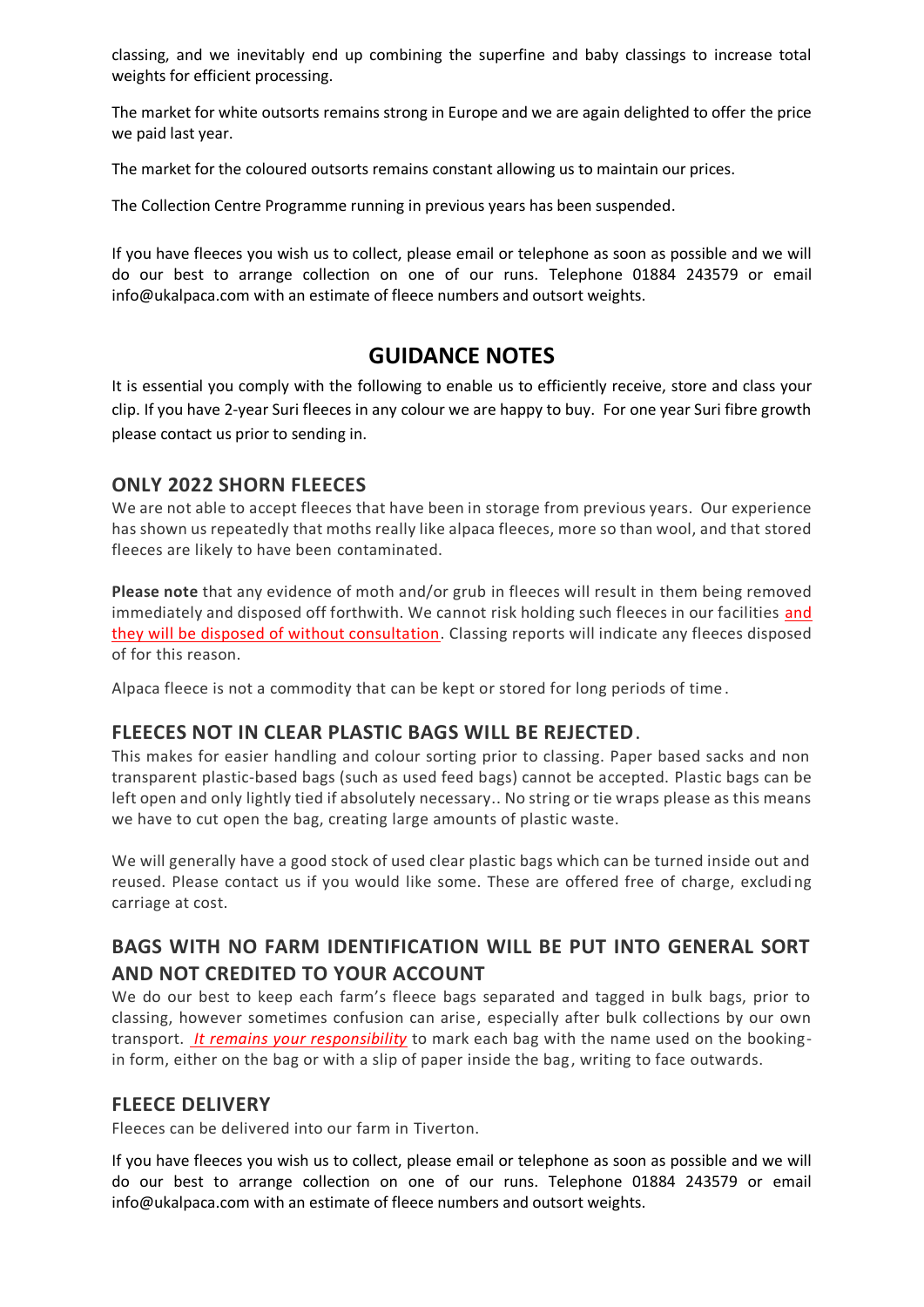## **DEFINITION OF CLASSING GRADES**

Textiles and therefore yarns are a tactile product and alpaca is a much-appreciated fibre for its low scale height and fineness. To preserve the high-quality expectations for alpaca products the fibre has to be classed by a trained hand and a trained eye. Scientific data can be a guide but the lack of uniformity in micron, length and colour in some alpaca fleeces means there is no escaping the human classing function.

## **Staple Length**

Acceptable fleeces must have a minimum staple length of >3" (76mm). This is a necessary requirement for the worsted process which makes the best alpaca yarn. Under 3", no matter how soft, will not make any grade other than outsorts.

### **Superfine**

Fleeces in this grade are likely to fall within the 22-26 micron range providing primary fibre micron within the staple is not much higher than the surrounding secondary fibres. Ultimately it is the handle of the overall fleece that will determine the classing grade. These fleeces are likely to come from animals up to 4/5years of age and some older animals with excellent fine fibre genetics.

## **Baby**

Fleeces in this grade are likely to be under 21/22 micron providing primary fibre micron within the staple is not much higher than the surrounding secondary fibres. Ultimately it is the handle of the overall fleece that will determine the classing grade. These fleeces are likely to be from the first shearing and some older animals with excellent fine fibre genetics.

## **Outsorts**

These fleeces are those with under 3" in staple length and/or a handle which is coarser than the requirements for superfine. This is likely to be neck and saddle from older alpacas.

Please be sensible on this, alpacas 4-5 years of age and older, neck fibre other than first shearing (likely too short, especially on females) and fleeces with hedgehog primary fibres sticking out of the staples should all be placed in the outsort bag, unless you are very sure they will meet one of the other classings.

We are happy to take as much white and colour bulked outsorts that you might have.

We will only accept these fleeces if placed in a bulk bag, not individually bagged. All white combined in one bag, and all other colours in another. These should be marked as outsorts as they will go straight to weighing and bale pressing and bypass the classing lines.

Please note that outsorts do not include floor sweepings or very short leg fibres and second cuts. Outsorts contaminated with this or other general waste product will be rejected and might affect our willingness to collect from you again.

To achieve the outsort classing value, white outsorts should be bulked as WHITE. This grade should not be individually bagged.

To achieve the outsort classing value, non-white outsorts should be bulked as COLOURED. This grade should not be individually bagged.

## **Skirting**

THE SHEARERS DO NOT SKIRT THE FLEECES, they are simply shearing the fleece into parts. You are required to do this to achieve our skirted fleece prices.

This is best done at the time of shearing. Pre-skirted fleeces save us large amounts of time and this is reflected in the prices paid.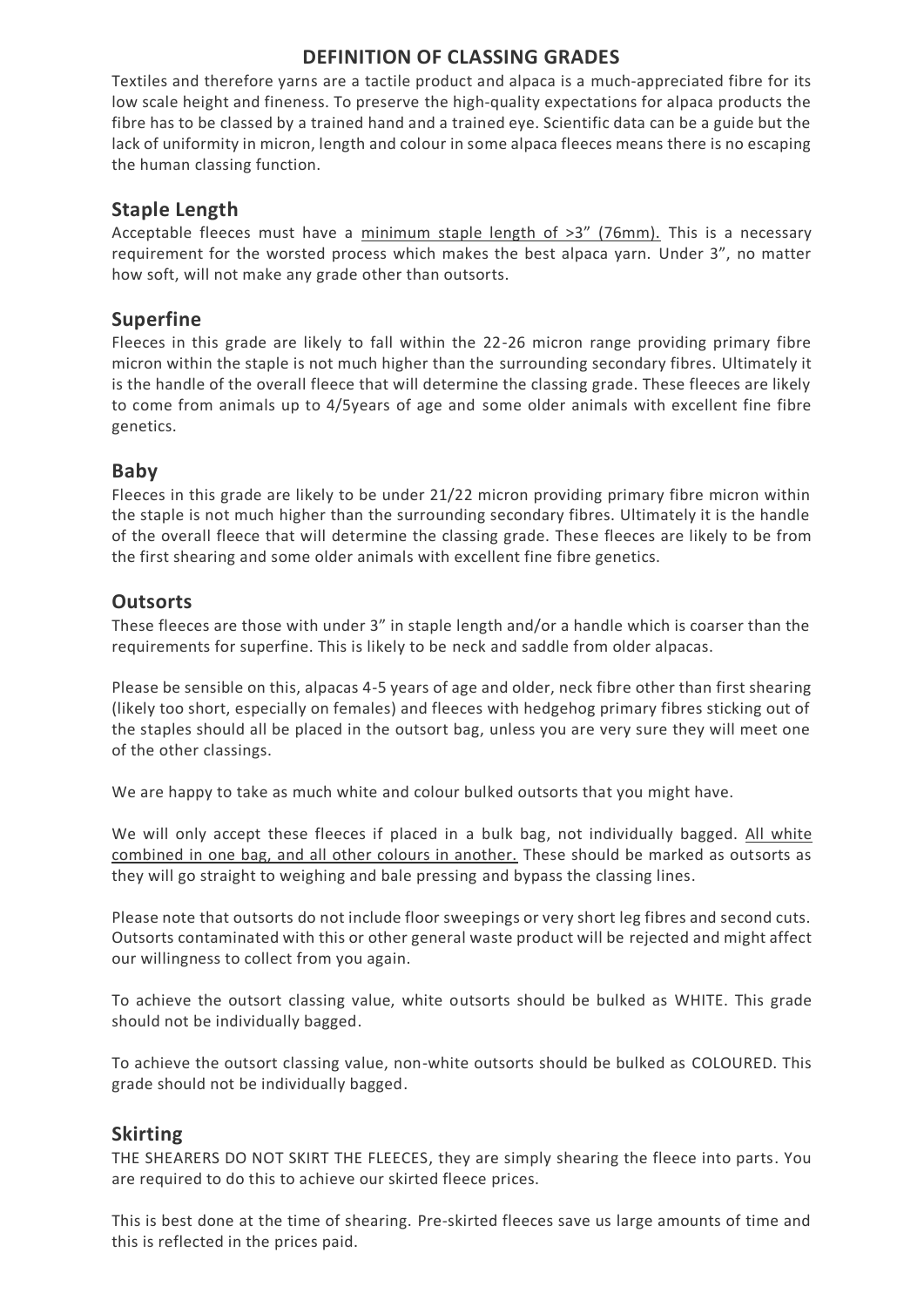Skirting is best done on a wire grid skirting table at the time of shearing, with the aim to produce a consistent fleece of correct staple length which is free of the coarser or shorter edges. It is not necessary to skirt as severely as you would for a judged fleece show, however, we do require that large pieces of straw, clumps of hay, and poo/urine contaminated areas are all removed. Fleece edges should then be thoroughly inspected, and any obviously coarser or shorter staple areas must be removed.

Fleeces should then be shaken to remove dust and shearing second cuts and then rolled cut side inwards and placed in the plastic bag.

First fleeces full of hay seed or short pieces of hay will not be accepted and must be put to outsorts.

The neck fibre from younger animals is normally of high quality and correct length and should be bagged separately from the saddle fleece. If older animals have neck fibre that is three inches or longer and of a suitable handle, they should be bagged separately rather than going into outsorts.

Fleeces not skirted at the time of shearing are likely to have been placed inside plastic bags, such that when emptied out for skirting, cross contamination will have already occurred, and classing will have to go to the lowest level for the contamination.

### **Guide to Skirting**

Try and collect the saddle fleece from the shearing floor by scooping it up in your arms whilst ensuring you are not folding the cut side into the external side.

Place the fleece cut side down onto the grid of your skirting table and open it up to get as much of the cut side down onto the table, especially the edges.

Within the main part of the fleece, if there are large amounts of high micron primary fibres sticking out of the staple tips or the staple is not 3" or over in length (have a ruler or a piece of something that is 3" in length to use as guide) or its handle is coarse, then the fleece needs to go straight into the bulk outsorts bag. Often this can be seen at the point of shearing, so there is no need to bring to the table.

Look along the edges and remove anything that looks much coarser than the bulk and or is not 3" in staple length. Try placing one hand in the middle of the fleece and use the other hand to feel along the edge areas. This comparative method will make it easier to spot the coarser fibres that need removing.

Next remove any heavily VM (vegetable matter) contaminated fleece areas (especially the base of the neck area on younger alpacas)

Finally, gently raise the fleece edges and shake to dislodge dust and short bits such as shearing second cuts and dust, so they fall away and drop through the grid.

Skirting is now done, and you can place the fleece into your clear plastic bag. Remember to mark the bag with your name or herd.

#### **SHEARING**

Shearing is sometimes a lost opportunity to make money from your fleece. It is crucial to keep the shearing area clear of contamination. We see many fleeces with second cuts and waste from a different coloured fleece. This sort of contamination is an absolute 'no no' for fibre processing and is easily avoidable.